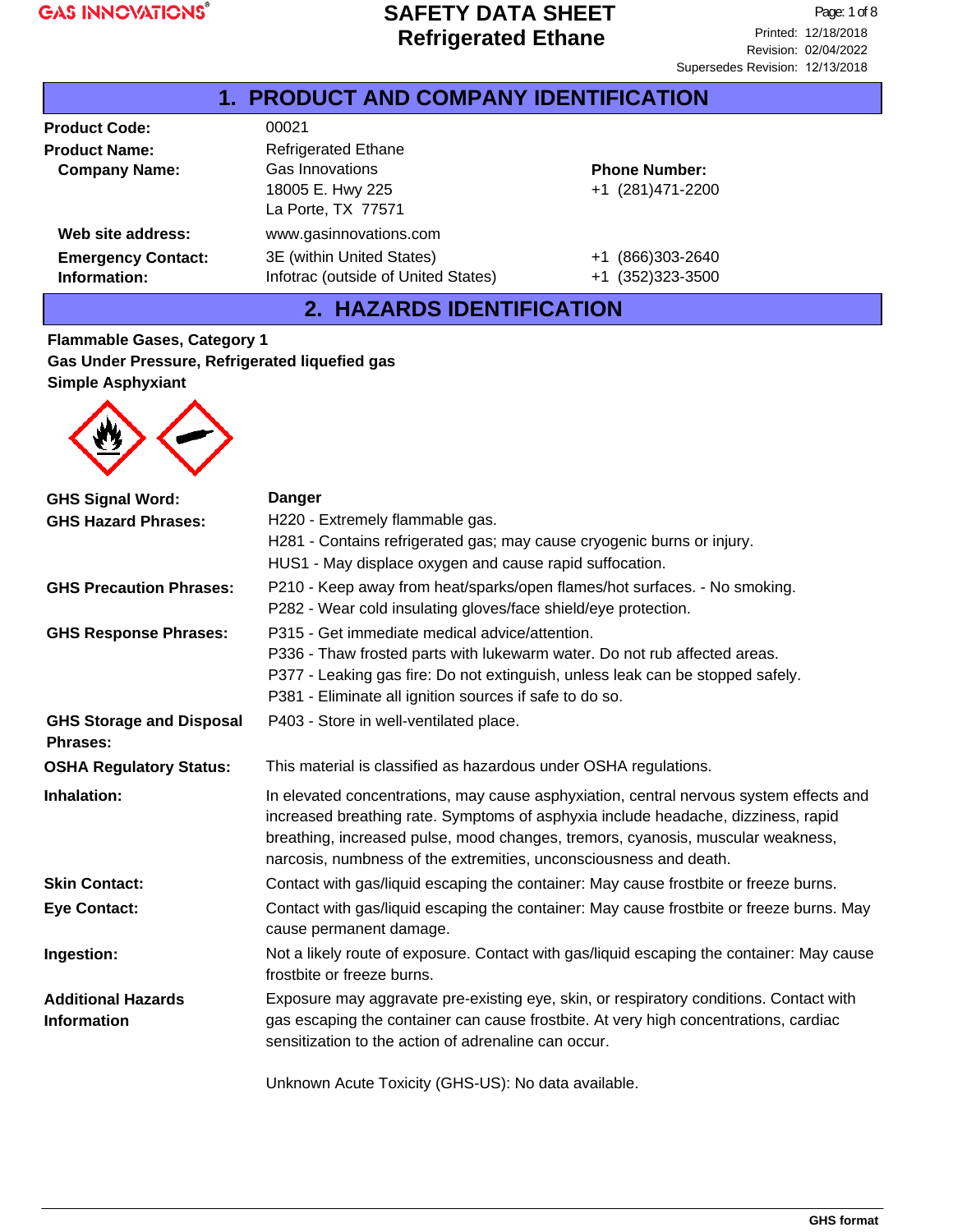| <b>3. COMPOSITION/INFORMATION ON INGREDIENTS</b>                                                                                                                                                                                                                                                                                                                                                                                                                                                                                                                                                                                                                                                       |                                                                                                                           |                                                                                                                                                                                                                                                                                                                                                                                                                                                                     |                                                                                                                                                                                                                       |  |
|--------------------------------------------------------------------------------------------------------------------------------------------------------------------------------------------------------------------------------------------------------------------------------------------------------------------------------------------------------------------------------------------------------------------------------------------------------------------------------------------------------------------------------------------------------------------------------------------------------------------------------------------------------------------------------------------------------|---------------------------------------------------------------------------------------------------------------------------|---------------------------------------------------------------------------------------------------------------------------------------------------------------------------------------------------------------------------------------------------------------------------------------------------------------------------------------------------------------------------------------------------------------------------------------------------------------------|-----------------------------------------------------------------------------------------------------------------------------------------------------------------------------------------------------------------------|--|
| CAS#                                                                                                                                                                                                                                                                                                                                                                                                                                                                                                                                                                                                                                                                                                   |                                                                                                                           | <b>Hazardous Components (Chemical Name)</b>                                                                                                                                                                                                                                                                                                                                                                                                                         | <b>Concentration</b>                                                                                                                                                                                                  |  |
| 74-84-0                                                                                                                                                                                                                                                                                                                                                                                                                                                                                                                                                                                                                                                                                                | Ethane                                                                                                                    |                                                                                                                                                                                                                                                                                                                                                                                                                                                                     | 99.5%                                                                                                                                                                                                                 |  |
| 74-82-8                                                                                                                                                                                                                                                                                                                                                                                                                                                                                                                                                                                                                                                                                                | Methane                                                                                                                   |                                                                                                                                                                                                                                                                                                                                                                                                                                                                     | $\leq 0.1\%$                                                                                                                                                                                                          |  |
| 74-98-6                                                                                                                                                                                                                                                                                                                                                                                                                                                                                                                                                                                                                                                                                                | Propane                                                                                                                   |                                                                                                                                                                                                                                                                                                                                                                                                                                                                     | $\leq 0.5\%$                                                                                                                                                                                                          |  |
|                                                                                                                                                                                                                                                                                                                                                                                                                                                                                                                                                                                                                                                                                                        |                                                                                                                           |                                                                                                                                                                                                                                                                                                                                                                                                                                                                     | <b>4. FIRST AID MEASURES</b>                                                                                                                                                                                          |  |
| <b>Emergency and First Aid</b><br>Procedures:                                                                                                                                                                                                                                                                                                                                                                                                                                                                                                                                                                                                                                                          |                                                                                                                           | If you feel unwell, seek medical advice (show the label where possible). Never give<br>anything by mouth to an unconscious person. If frostbite or freezing has occurred,<br>immediately call a poison center for proper washing temperatures. If frostbite or freezing<br>has occurred, immediately flush with plenty of lukewarm water to GENTLY warm the<br>affected area. Do NOT use hot water. Do not rub affected area. Get medical attention<br>immediately. |                                                                                                                                                                                                                       |  |
| In Case of Inhalation:                                                                                                                                                                                                                                                                                                                                                                                                                                                                                                                                                                                                                                                                                 |                                                                                                                           | Get immediate medical attention if breathing difficulty persists. First, take proper<br>precautions to ensure your own safety before attempting rescue (e.g. wear appropriate<br>respiratory protective equipment, use the buddy system). Remove victim to fresh air and<br>keep at rest in a position comfortable for breathing.                                                                                                                                   |                                                                                                                                                                                                                       |  |
| In Case of Skin Contact:                                                                                                                                                                                                                                                                                                                                                                                                                                                                                                                                                                                                                                                                               |                                                                                                                           | Remove contaminated clothing and shoes. If frostbite or freezing has occurred,<br>immediately call a poison center for proper washing temperatures. Thaw frosted parts<br>with lukewarm water. Do not rub affected areas. Get medical attention immediately.                                                                                                                                                                                                        |                                                                                                                                                                                                                       |  |
| In Case of Eye Contact:                                                                                                                                                                                                                                                                                                                                                                                                                                                                                                                                                                                                                                                                                |                                                                                                                           | Immediately call a poison center for proper washing temperatures. If frostbite or freezing<br>has occurred, immediately flush with plenty of lukewarm water to GENTLY warm the<br>affected area. Do NOT use hot water. Do not rub eyes. Get immediate medical<br>advice/attention.                                                                                                                                                                                  |                                                                                                                                                                                                                       |  |
| In Case of Ingestion:                                                                                                                                                                                                                                                                                                                                                                                                                                                                                                                                                                                                                                                                                  |                                                                                                                           | Never give anything by mouth to an unconscious person.                                                                                                                                                                                                                                                                                                                                                                                                              |                                                                                                                                                                                                                       |  |
| <b>Signs and Symptoms Of</b><br><b>Exposure:</b>                                                                                                                                                                                                                                                                                                                                                                                                                                                                                                                                                                                                                                                       |                                                                                                                           | Contains refrigerated gas; may cause cryogenic burns or injury. May displace oxygen and<br>cause rapid suffocation.                                                                                                                                                                                                                                                                                                                                                 |                                                                                                                                                                                                                       |  |
| IF exposed or concerned: Get medical attention/advice. If medical advice is needed, have<br>Indication of any immediate<br>medical attention and special product container or label at hand.<br>treatment needed:                                                                                                                                                                                                                                                                                                                                                                                                                                                                                      |                                                                                                                           |                                                                                                                                                                                                                                                                                                                                                                                                                                                                     |                                                                                                                                                                                                                       |  |
|                                                                                                                                                                                                                                                                                                                                                                                                                                                                                                                                                                                                                                                                                                        | Treat symptomatically and supportively. Show this safety data sheet to the doctor in<br>Note to Physician:<br>attendance. |                                                                                                                                                                                                                                                                                                                                                                                                                                                                     |                                                                                                                                                                                                                       |  |
|                                                                                                                                                                                                                                                                                                                                                                                                                                                                                                                                                                                                                                                                                                        |                                                                                                                           |                                                                                                                                                                                                                                                                                                                                                                                                                                                                     | <b>5. FIRE FIGHTING MEASURES</b>                                                                                                                                                                                      |  |
| Flash Pt:                                                                                                                                                                                                                                                                                                                                                                                                                                                                                                                                                                                                                                                                                              |                                                                                                                           | -211 F (-135 C) Method Used: Estimate                                                                                                                                                                                                                                                                                                                                                                                                                               |                                                                                                                                                                                                                       |  |
| <b>Explosive Limits:</b>                                                                                                                                                                                                                                                                                                                                                                                                                                                                                                                                                                                                                                                                               |                                                                                                                           | LEL: 2.9% (V)                                                                                                                                                                                                                                                                                                                                                                                                                                                       | UEL: 13% (V)                                                                                                                                                                                                          |  |
| <b>Autoignition Pt:</b>                                                                                                                                                                                                                                                                                                                                                                                                                                                                                                                                                                                                                                                                                |                                                                                                                           | <b>NA</b>                                                                                                                                                                                                                                                                                                                                                                                                                                                           |                                                                                                                                                                                                                       |  |
|                                                                                                                                                                                                                                                                                                                                                                                                                                                                                                                                                                                                                                                                                                        |                                                                                                                           | water spray, stream or fog in flooding amounts.                                                                                                                                                                                                                                                                                                                                                                                                                     | Suitable Extinguishing Media: Stop the flow of gas. If the flow cannot be stopped, let the fire burn out while cooling the<br>cylinder and the surrounding areas using a water spray. Extinguish secondary fires with |  |
| Media:                                                                                                                                                                                                                                                                                                                                                                                                                                                                                                                                                                                                                                                                                                 | <b>Unsuitable Extinguishing</b>                                                                                           | Halogenated compounds, Simultaneous use of foam and water is to be avoided as water<br>destroys the foam.                                                                                                                                                                                                                                                                                                                                                           |                                                                                                                                                                                                                       |  |
| <b>Fire Fighting Instructions:</b><br>Fight fire remotely due to the risk of explosion. Withdraw immediately if the venting safety<br>device is operating or there is any discoloration of tank due to fire. Remove containers<br>from fire area if you can do so without risk. Do not extinguish unless leak can be stopped<br>safely. Use water spray to keep fire-exposed containers cool. After the fire has been<br>extinguished, explosive, toxic atmospheres may linger. If possible, avoid spraying cold<br>areas of equipment to avoid rapid freezing of water, which can result in heavy icing and<br>possible blockage of pressure release valves. Before entering such an area, especially |                                                                                                                           |                                                                                                                                                                                                                                                                                                                                                                                                                                                                     |                                                                                                                                                                                                                       |  |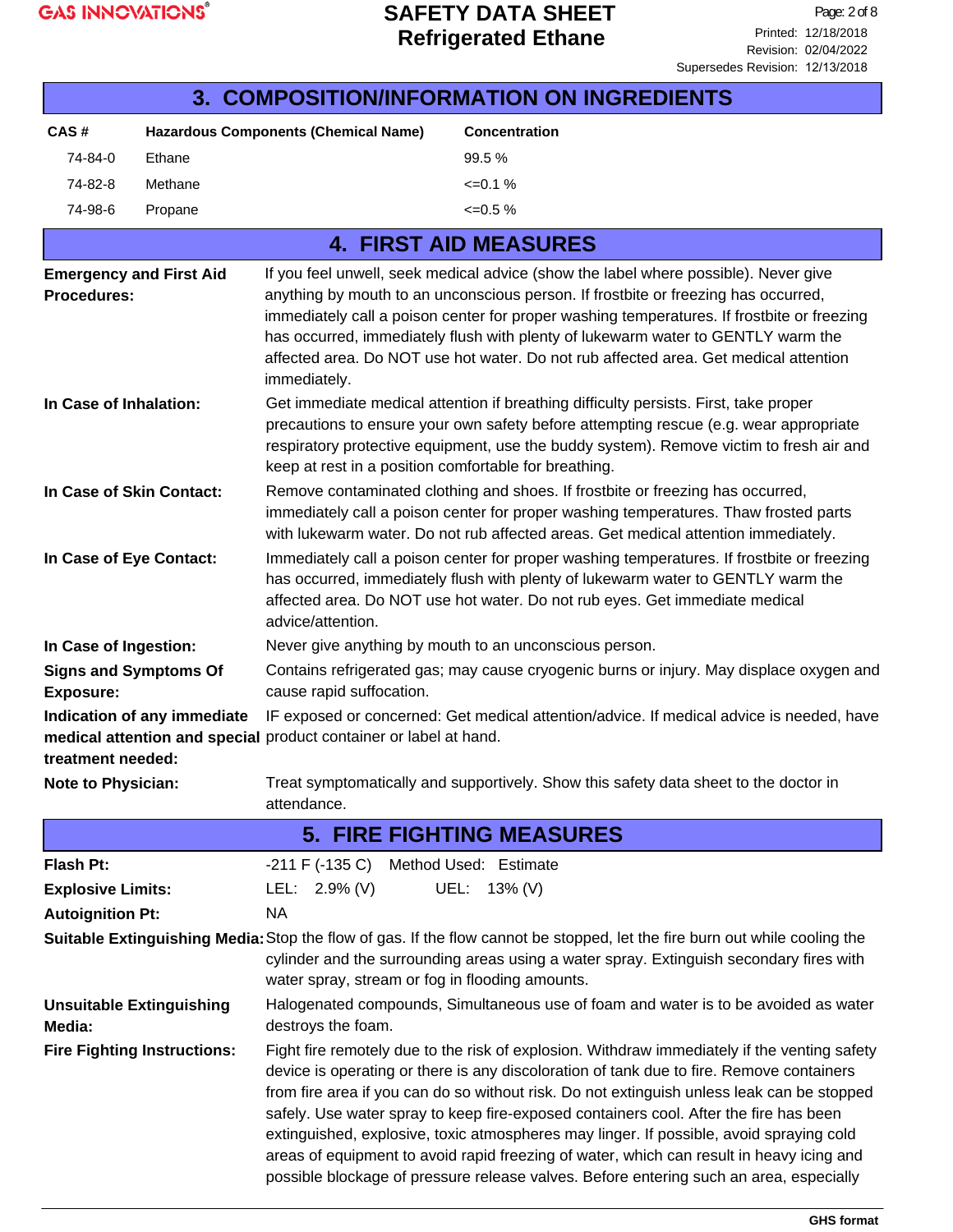|  | <b>GAS INNOVATIONS®</b> |
|--|-------------------------|
|  |                         |

|                                                                                                   | confined areas, check the atmosphere with an appropriate monitoring device. Do not<br>breathe vapors/fumes from fires or vapors from decomposition. Use water spray to<br>disperse vapors.                                                                                                                                                                                                                                                                                                                                                                                                                                                                                                                    |
|---------------------------------------------------------------------------------------------------|---------------------------------------------------------------------------------------------------------------------------------------------------------------------------------------------------------------------------------------------------------------------------------------------------------------------------------------------------------------------------------------------------------------------------------------------------------------------------------------------------------------------------------------------------------------------------------------------------------------------------------------------------------------------------------------------------------------|
| <b>Flammable Properties and</b><br>Hazards:                                                       | Extremely flammable gas. May produce explosion with chlorine. May form explosive<br>mixtures in air. Container may rupture or explode if exposed to heat. Vapors are heavier<br>than air and may travel to a source of ignition and flash back. If exposed to fire, the<br>container may undergo a BLEVE (boiling liquid expanding vapor explosion).                                                                                                                                                                                                                                                                                                                                                          |
| <b>Hazardous Combustion</b><br><b>Products:</b>                                                   | High temperatures and fire conditions can result in the formation of carbon monoxide and<br>carbon dioxide, hydrogen gas, and unburned hydrocarbons.                                                                                                                                                                                                                                                                                                                                                                                                                                                                                                                                                          |
|                                                                                                   | <b>6. ACCIDENTAL RELEASE MEASURES</b>                                                                                                                                                                                                                                                                                                                                                                                                                                                                                                                                                                                                                                                                         |
| <b>Protective Precautions,</b><br><b>Protective Equipment and</b><br><b>Emergency Procedures:</b> | Use proper personal protective equipment as indicated in Section 8.                                                                                                                                                                                                                                                                                                                                                                                                                                                                                                                                                                                                                                           |
| <b>Environmental Precautions:</b>                                                                 | Prevent further leakage or spillage if safe to do so. Do not let product enter drains.                                                                                                                                                                                                                                                                                                                                                                                                                                                                                                                                                                                                                        |
| <b>Steps To Be Taken In Case</b><br><b>Material Is Released Or</b><br>Spilled:                    | ELIMINATE all ignition sources (no smoking, flares, sparks or flames in immediate area).<br>Evacuate unnecessary personnel. Ensure adequate ventilation. Do not get in eyes, on<br>skin or on clothing. Do not breathe vapor or mist. Gas/vapor is heavier than air and may<br>accumulate in confined spaces, particularly at or below ground level. Gas will displace<br>oxygen and cause rapid suffocation in confined areas.                                                                                                                                                                                                                                                                               |
|                                                                                                   | Upon arrival at the scene, a first responder is expected to recognize the presence of<br>dangerous goods, protect oneself and the public, secure the area, and call for the<br>assistance of trained personnel as soon as conditions permit. Isolate the area. Ventilate<br>the area before entry. Stop leak if you can do it without risk. Consider the use of water<br>spray to disperse vapors. Use only non-sparking tools and equipment. Contact local<br>authorities.                                                                                                                                                                                                                                   |
|                                                                                                   | 7. HANDLING AND STORAGE                                                                                                                                                                                                                                                                                                                                                                                                                                                                                                                                                                                                                                                                                       |
| <b>Precautions To Be Taken in</b><br>Handling:                                                    | Obtain special instructions before use. Do not handle until all safety precautions have<br>been read and understood. Wash hands and other exposed areas with mild soap and<br>water before eating, drinking or smoking and when leaving work. Avoid prolonged contact<br>with eyes, skin and clothing. Do not breathe gas. Handle as a flammable gas. Keep away<br>from heat, sparks and flame. Electrical equipment should be approved for classified area.<br>Ground and bond containers when transferring material. Close valve after each use and<br>when empty.                                                                                                                                          |
| <b>Precautions To Be Taken in</b><br>Storing:                                                     | Store in a cool, dry, well-ventilated area away from incompatible substances. Keep<br>container closed when not in use. Do not store in direct sunlight. Avoid extremely high or<br>low temperatures. Store in flameproof cabinet/area. Cylinders should be stored upright<br>with valve protection cap in place and firmly secured to prevent falling. Store at<br>temperatures not exceeding 52°C/125°F.                                                                                                                                                                                                                                                                                                    |
| <b>Other Precautions:</b>                                                                         | Handle empty containers with care because residual vapors are flammable. Ruptured<br>cylinders may rocket. Do not pressurize, cut, heat, or weld containers. Asphyxiating gas<br>at high concentrations. This product contains light hydrocarbon material, which is<br>associated with cardiac sensitization following very high exposures or with concurrent<br>exposure to high stress levels or heart-stimulating substances like epinephrine and<br>catecholamines. Careful consideration should be applied preceding administration of<br>epinephrine or similar heart stimulating substances. Handle in accordance with good<br>industrial hygiene and safety practices. Keep out of reach of children. |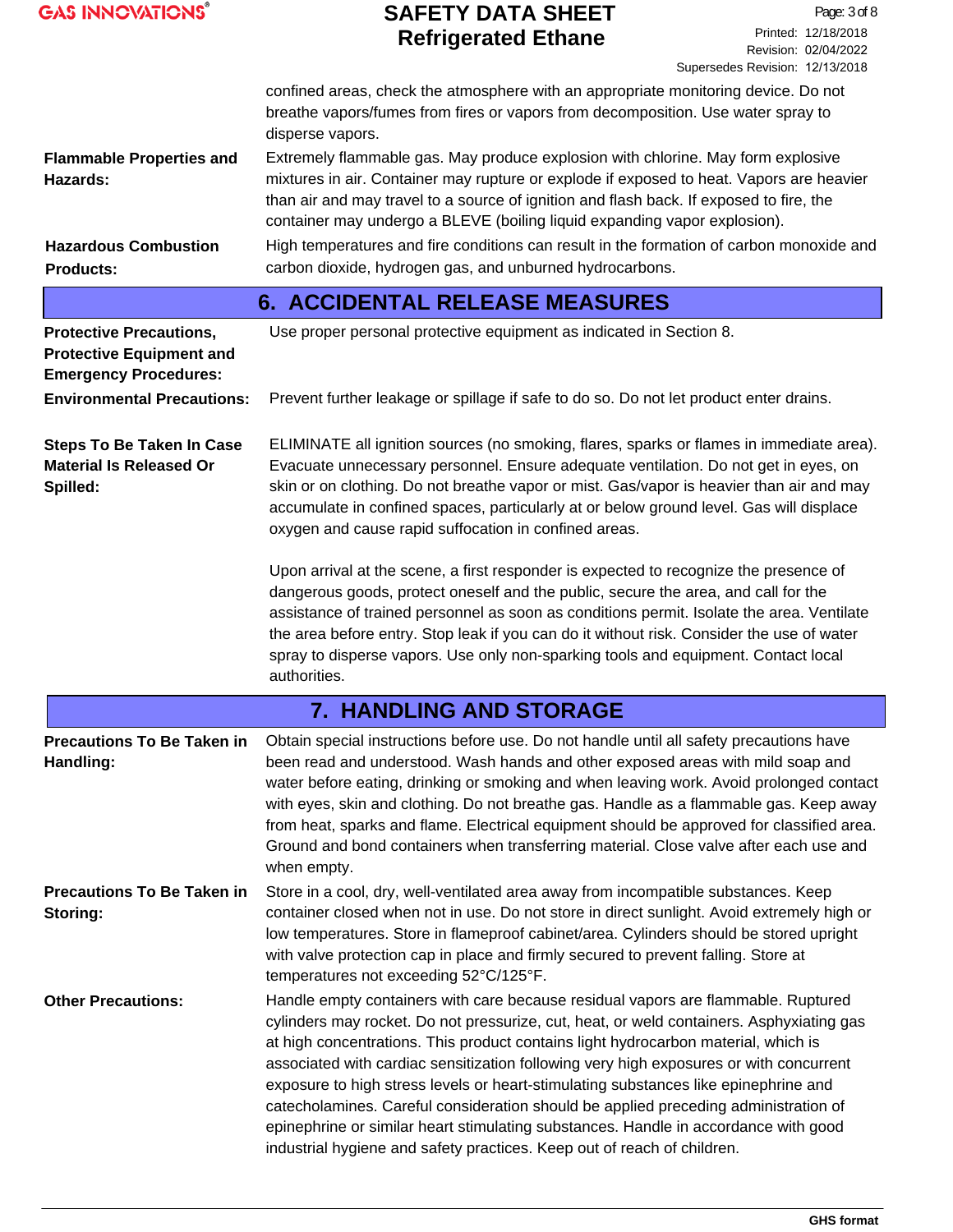

| 8. EXPOSURE CONTROLS/PERSONAL PROTECTION           |                                   |                                                                                                                                                                                                                                                                                                                                                                                                                                                                                                                           |  |                                            |                                                                                           |                     |
|----------------------------------------------------|-----------------------------------|---------------------------------------------------------------------------------------------------------------------------------------------------------------------------------------------------------------------------------------------------------------------------------------------------------------------------------------------------------------------------------------------------------------------------------------------------------------------------------------------------------------------------|--|--------------------------------------------|-------------------------------------------------------------------------------------------|---------------------|
| CAS#                                               | <b>Partial Chemical Name</b>      |                                                                                                                                                                                                                                                                                                                                                                                                                                                                                                                           |  | <b>OSHA TWA</b>                            | <b>ACGIH TWA</b>                                                                          | <b>Other Limits</b> |
| 74-84-0                                            | Ethane                            | No data.                                                                                                                                                                                                                                                                                                                                                                                                                                                                                                                  |  |                                            | TLV: Simple asphyxiant ppm                                                                | No data.            |
| 74-82-8                                            | Methane                           | No data.                                                                                                                                                                                                                                                                                                                                                                                                                                                                                                                  |  |                                            | TLV: Simple asphyxiant ppm                                                                | No data.            |
| 74-98-6                                            | Propane                           |                                                                                                                                                                                                                                                                                                                                                                                                                                                                                                                           |  | TWA: 1800 mg/m3 (1000 ppm)                 | TWA: (2500 ppm)                                                                           | No data.            |
| CAS#                                               | <b>Chemical Name</b>              | <b>Jurisdiction</b>                                                                                                                                                                                                                                                                                                                                                                                                                                                                                                       |  | <b>Recommended Exposure Limits</b>         |                                                                                           | <b>Notations</b>    |
| 74-98-6                                            | Propane                           | California, USA PELs                                                                                                                                                                                                                                                                                                                                                                                                                                                                                                      |  | TWA: 1800 mg/m3 (1000 ppm)                 |                                                                                           |                     |
|                                                    |                                   | <b>NIOSH</b>                                                                                                                                                                                                                                                                                                                                                                                                                                                                                                              |  | TWA: 1800 mg/m3 (1000 ppm)                 |                                                                                           |                     |
| Limits:                                            | <b>Recommended Exposure</b>       | Propane (74-98-6):<br>USA NIOSH REL (TWA): 1800 MG/M3<br>USA NIOSH REL (TWA): 1000 ppm<br>USA IDLH: 2100 ppm (10% LEL)<br>USA OSHA PEL (TWA): 1800MG/M3<br>USA OSHA PEL (TWA): 1000 ppm.                                                                                                                                                                                                                                                                                                                                  |  |                                            |                                                                                           |                     |
| <b>Respiratory Equipment</b><br>(Specify Type):    |                                   |                                                                                                                                                                                                                                                                                                                                                                                                                                                                                                                           |  |                                            | Use a NIOSH/MSHA approved respirator if ventilation is not sufficient to effectively      |                     |
| <b>Eye Protection:</b>                             |                                   | prevent buildup of vapors or mists and the exposure limit is exceeded.<br>Chemical safety goggles. A full-face shield is recommended where there is a potential for<br>eye contact.                                                                                                                                                                                                                                                                                                                                       |  |                                            |                                                                                           |                     |
| <b>Protective Gloves:</b>                          |                                   | Wear appropriate protective gloves to prevent skin exposure. Chemical-resistant<br>cryogenic gloves. If material is cold, wear thermally resistant protective gloves.                                                                                                                                                                                                                                                                                                                                                     |  |                                            |                                                                                           |                     |
|                                                    | <b>Other Protective Clothing:</b> | Wear appropriate protective clothing to prevent skin exposure. Wear fire/flame<br>resistant/retardant clothing. Chemical resistant apron. Chemical resistant gloves.                                                                                                                                                                                                                                                                                                                                                      |  |                                            |                                                                                           |                     |
| <b>Engineering Controls</b><br>(Ventilation etc.): |                                   | Ensure adequate ventilation, especially in confined areas. Facilities storing or utilizing this<br>material should be equipped with an eyewash facility and a safety shower. Use<br>explosion-proof ventilation equipment. Proper grounding procedures to avoid static<br>electricity should be followed. Gas detectors should be used when flammable gases or<br>vapors may be released. Oxygen detectors should be used when asphyxiating gases<br>may be released. Ensure all national/local regulations are observed. |  |                                            |                                                                                           |                     |
| <b>Practices:</b>                                  | Work/Hygienic/Maintenance         | or smoke when using.                                                                                                                                                                                                                                                                                                                                                                                                                                                                                                      |  |                                            | Handle in accordance with good industrial hygiene and safety practice. Do not eat, drink, |                     |
|                                                    |                                   |                                                                                                                                                                                                                                                                                                                                                                                                                                                                                                                           |  | <b>9. PHYSICAL AND CHEMICAL PROPERTIES</b> |                                                                                           |                     |
| <b>Physical States:</b>                            |                                   | [ ] Gas<br>[X] Liquid                                                                                                                                                                                                                                                                                                                                                                                                                                                                                                     |  | [ ] Solid                                  |                                                                                           |                     |
| <b>Appearance and Odor:</b>                        |                                   | Appearance: Water. White. Liquid.                                                                                                                                                                                                                                                                                                                                                                                                                                                                                         |  |                                            |                                                                                           |                     |
|                                                    |                                   | Odor: Slight. hydrocarbon-like.                                                                                                                                                                                                                                                                                                                                                                                                                                                                                           |  |                                            |                                                                                           |                     |
| pH:                                                |                                   | <b>NA</b>                                                                                                                                                                                                                                                                                                                                                                                                                                                                                                                 |  |                                            |                                                                                           |                     |
| <b>Freezing Point:</b>                             |                                   | No data.                                                                                                                                                                                                                                                                                                                                                                                                                                                                                                                  |  |                                            |                                                                                           |                     |
| <b>Boiling Point:</b>                              |                                   | $-127$ F ( $-88.3$ C)                                                                                                                                                                                                                                                                                                                                                                                                                                                                                                     |  |                                            |                                                                                           |                     |
| Flash Pt:                                          |                                   | $-211$ F ( $-135$ C)<br>Method Used: Estimate                                                                                                                                                                                                                                                                                                                                                                                                                                                                             |  |                                            |                                                                                           |                     |
| <b>Evaporation Rate:</b>                           |                                   | <b>NA</b>                                                                                                                                                                                                                                                                                                                                                                                                                                                                                                                 |  |                                            |                                                                                           |                     |
|                                                    | Flammability (solid, gas):        | Extremely flammable gas.                                                                                                                                                                                                                                                                                                                                                                                                                                                                                                  |  |                                            |                                                                                           |                     |
| <b>Explosive Limits:</b>                           |                                   | LEL: $2.9\%$ (V)                                                                                                                                                                                                                                                                                                                                                                                                                                                                                                          |  | UEL: 13% (V)                               |                                                                                           |                     |
| $mm Hg$ ):                                         | Vapor Pressure (vs. Air or        | 28952 MM_HG at 21.0 C (69.8 F)                                                                                                                                                                                                                                                                                                                                                                                                                                                                                            |  |                                            |                                                                                           |                     |
|                                                    | Vapor Density (vs. Air = 1):      | 1.05<br>at 15.6 C (60.1 F)                                                                                                                                                                                                                                                                                                                                                                                                                                                                                                |  |                                            |                                                                                           |                     |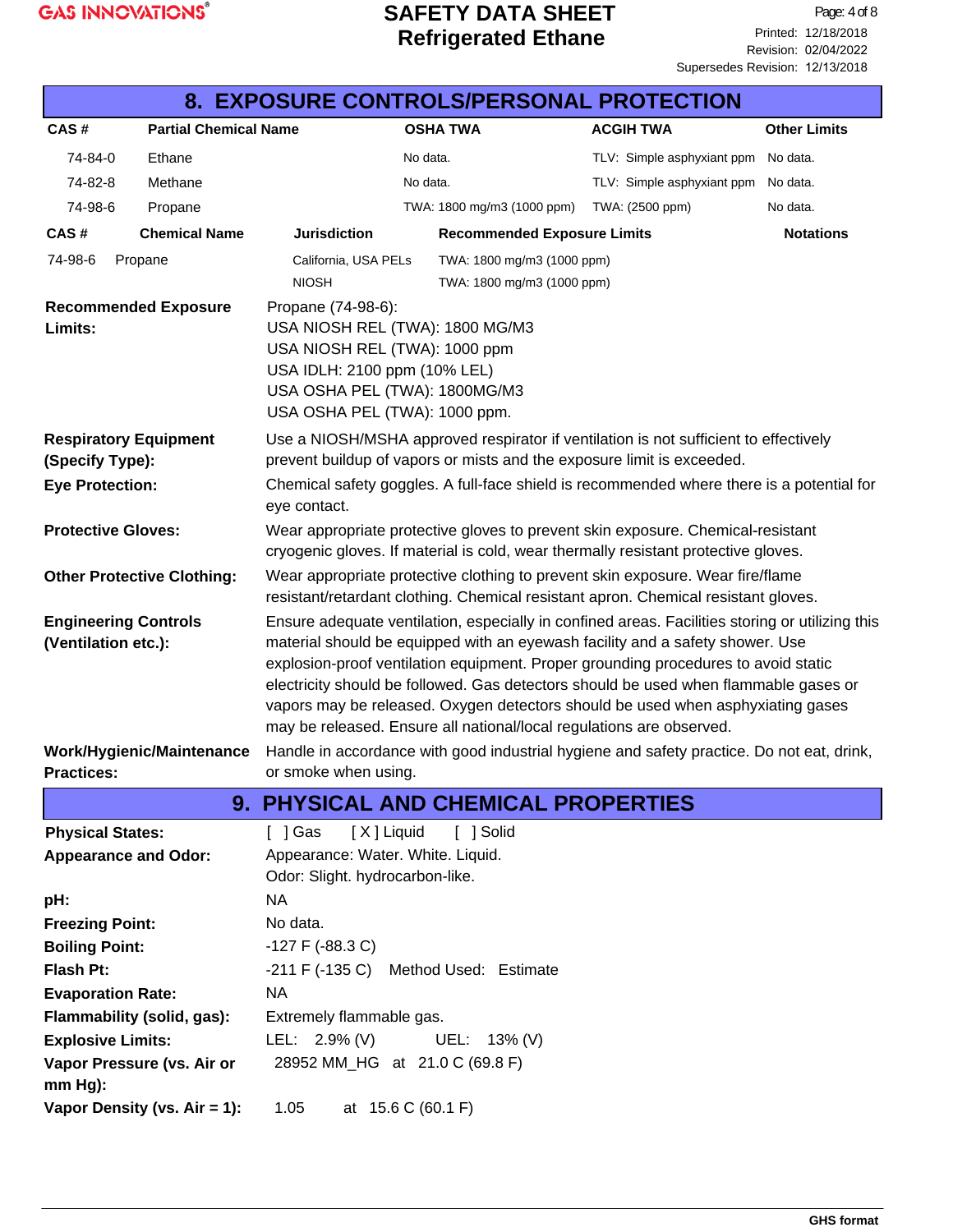

| Specific Gravity (Water = 1):                            | 0.377<br>at 15.6 C (60.1 F)                                                                                                                                                  |
|----------------------------------------------------------|------------------------------------------------------------------------------------------------------------------------------------------------------------------------------|
| Density:                                                 | NA.                                                                                                                                                                          |
| <b>Solubility in Water:</b>                              | 0 C (32.0 F)<br>Negligible at                                                                                                                                                |
| <b>Saturated Vapor</b>                                   | <b>NA</b>                                                                                                                                                                    |
| <b>Concentration:</b>                                    |                                                                                                                                                                              |
| <b>Octanol/Water Partition</b>                           | No data.                                                                                                                                                                     |
| <b>Coefficient:</b><br><b>Percent Volatile:</b>          |                                                                                                                                                                              |
|                                                          | 100 % by volume.<br><b>NA</b>                                                                                                                                                |
| <b>Autoignition Pt:</b>                                  |                                                                                                                                                                              |
| Decomposition Temperature: No data.<br><b>Viscosity:</b> | <b>NA</b>                                                                                                                                                                    |
|                                                          |                                                                                                                                                                              |
|                                                          | <b>10. STABILITY AND REACTIVITY</b>                                                                                                                                          |
| <b>Reactivity:</b>                                       | Not reactive at normal temperatures and pressures. May produce explosion with chlorine.                                                                                      |
| Stability:                                               | Unstable $\lceil \quad \rceil$<br>Stable $[X]$                                                                                                                               |
| <b>Conditions To Avoid -</b>                             | Extremes of temperature and direct sunlight. Ignition sources, Incompatible materials,                                                                                       |
| Instability:                                             | Contains gas under pressure; may explode if heated.                                                                                                                          |
| Avoid:                                                   | Incompatibility - Materials To Strong acids, Strong bases, Strong oxidizers, Halogenated compounds, fluorine, chlorine.                                                      |
|                                                          | Hazardous Decomposition or High temperatures and fire conditions can result in the formation of carbon monoxide and                                                          |
| <b>Byproducts:</b>                                       | carbon dioxide, hydrogen gas, and unburned hydrocarbons.                                                                                                                     |
| <b>Possibility of Hazardous</b><br><b>Reactions:</b>     | Will occur $\lceil \quad \rceil$<br>Will not occur [X]                                                                                                                       |
| <b>Conditions To Avoid -</b>                             | No data available.                                                                                                                                                           |
| <b>Hazardous Reactions:</b>                              |                                                                                                                                                                              |
|                                                          | <b>11. TOXICOLOGICAL INFORMATION</b>                                                                                                                                         |
| <b>Toxicological Information:</b>                        | Epidemiology: No information available.                                                                                                                                      |
|                                                          | Teratogenicity: No information available.                                                                                                                                    |
|                                                          | Reproductive Effects: No information available.                                                                                                                              |
|                                                          | Mutagenicity: No information available.                                                                                                                                      |
|                                                          | Neurotoxicity: No information available.                                                                                                                                     |
|                                                          |                                                                                                                                                                              |
|                                                          | <b>Acute Toxicity:</b><br>CAS# 74-84-0                                                                                                                                       |
|                                                          | LC50, Inhalation, Rat, 658 mg/l, 4h                                                                                                                                          |
|                                                          | CAS# 74-98-6                                                                                                                                                                 |
|                                                          | LC50, Inhalation, Rat, 658 mg/l, 4h                                                                                                                                          |
| <b>Irritation or Corrosion:</b>                          | No data available.                                                                                                                                                           |
| <b>Symptoms related to</b>                               | Contact with gas/liquid escaping the container: May cause frostbite or freeze burns. May                                                                                     |
|                                                          | Toxicological Characteristics: cause permanent damage. In elevated concentrations, may cause asphyxiation, central                                                           |
|                                                          | nervous system effects and increased breathing rate. Symptoms of asphyxia include<br>headache, dizziness, rapid breathing, increased pulse, mood changes, tremors, cyanosis, |
|                                                          | muscular weakness, narcosis, numbness of the extremities, unconsciousness and death.                                                                                         |
| <b>Chronic Toxicological</b><br>Effects:                 | No data available.                                                                                                                                                           |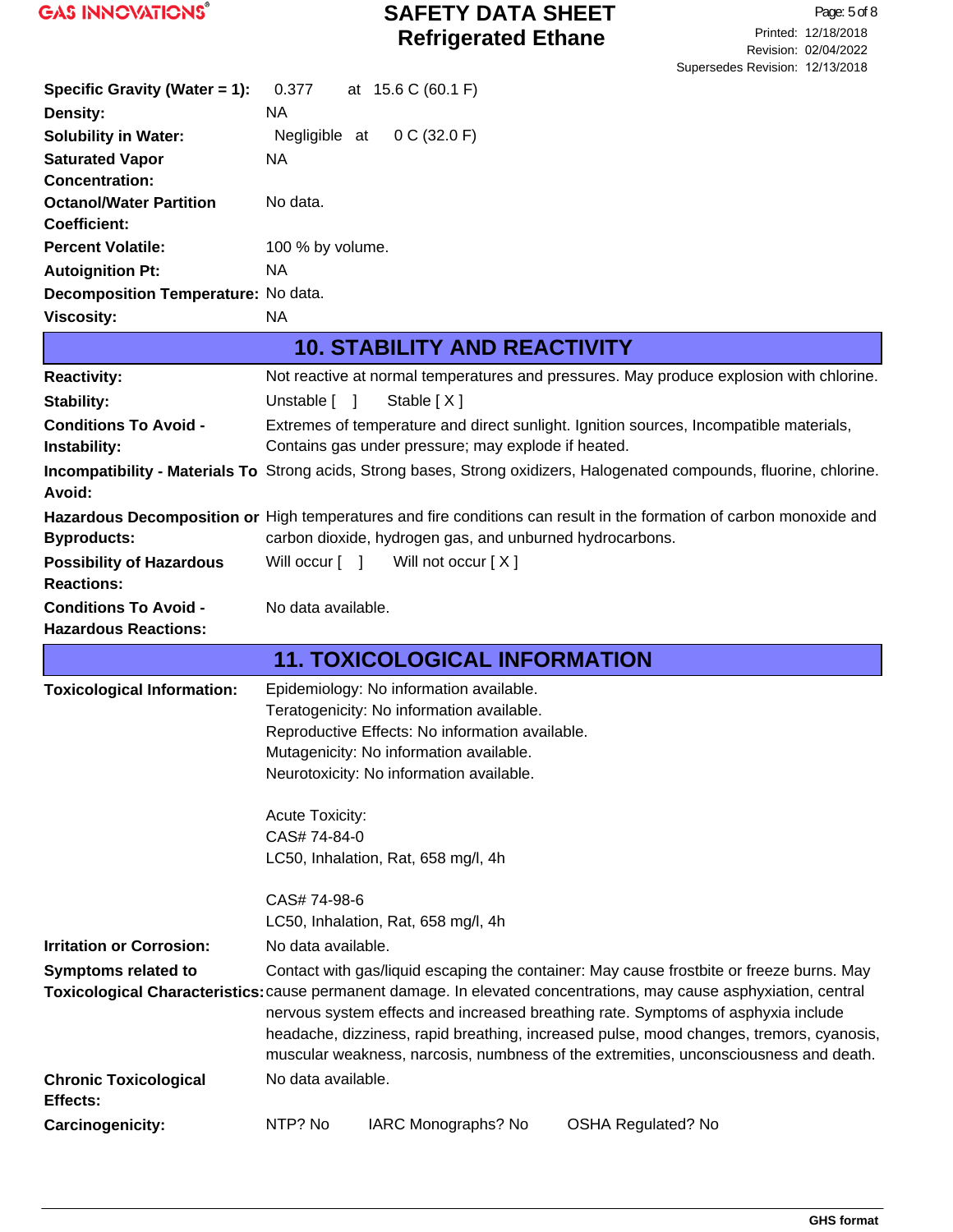

|                                                                                                                                 | <b>12. ECOLOGICAL INFORMATION</b>                                                                                                                                                                                                                                                                                                                                  |                                                                                      |  |
|---------------------------------------------------------------------------------------------------------------------------------|--------------------------------------------------------------------------------------------------------------------------------------------------------------------------------------------------------------------------------------------------------------------------------------------------------------------------------------------------------------------|--------------------------------------------------------------------------------------|--|
| <b>General Ecological</b><br>Information:                                                                                       | Environmental: No information available.<br>Physical: No information available.                                                                                                                                                                                                                                                                                    |                                                                                      |  |
| <b>Results of PBT and vPvB</b><br>assessment:                                                                                   | No data available.                                                                                                                                                                                                                                                                                                                                                 |                                                                                      |  |
| <b>Persistence and</b><br>Degradability:                                                                                        | Not expected.                                                                                                                                                                                                                                                                                                                                                      |                                                                                      |  |
| <b>Bioaccumulative Potential:</b>                                                                                               | Not expected.                                                                                                                                                                                                                                                                                                                                                      |                                                                                      |  |
| <b>Mobility in Soil:</b>                                                                                                        | No data available.                                                                                                                                                                                                                                                                                                                                                 |                                                                                      |  |
|                                                                                                                                 | <b>13. DISPOSAL CONSIDERATIONS</b>                                                                                                                                                                                                                                                                                                                                 |                                                                                      |  |
| <b>Waste Disposal Method:</b>                                                                                                   | international regulations.                                                                                                                                                                                                                                                                                                                                         | Dispose of contents and containers in accordance with local, regional, national, and |  |
|                                                                                                                                 | Additional Information: Container may remain hazardous when empty. Continue to<br>observe all precautions. Handle empty containers with care because residual vapors are<br>flammable. Empty gas cylinders should be returned to the vendor for recycling or<br>refilling. Do not puncture or incinerate container. Do not pressurize, cut, or weld<br>containers. |                                                                                      |  |
|                                                                                                                                 | Ecology - Waste Materials: Avoid release to the environment.                                                                                                                                                                                                                                                                                                       |                                                                                      |  |
|                                                                                                                                 | <b>14. TRANSPORT INFORMATION</b>                                                                                                                                                                                                                                                                                                                                   |                                                                                      |  |
| <b>LAND TRANSPORT (US DOT):</b>                                                                                                 |                                                                                                                                                                                                                                                                                                                                                                    |                                                                                      |  |
| <b>DOT Hazard Class:</b><br><b>UN/NA Number:</b><br><b>Precautionary Label:</b>                                                 | DOT Proper Shipping Name: Ethane, Refrigerated Liquid.<br>2.1<br><b>FLAMMABLE GAS</b><br><b>UN1961</b><br>ERG Number: 115                                                                                                                                                                                                                                          |                                                                                      |  |
|                                                                                                                                 | FLAMMABLE GAS                                                                                                                                                                                                                                                                                                                                                      |                                                                                      |  |
| <b>MARINE TRANSPORT (IMDG/IMO):</b>                                                                                             |                                                                                                                                                                                                                                                                                                                                                                    |                                                                                      |  |
| <b>IMDG/IMO Shipping Name:</b><br><b>UN Number:</b><br><b>Hazard Class:</b><br><b>IMDG EMS Number:</b><br><b>IMDG EMS Page:</b> | Ethane, Refrigerated Liquid.<br>1961<br>2.1 - FLAMMABLE GAS<br>$F-D, S-U$                                                                                                                                                                                                                                                                                          | <b>Packing Group:</b><br><b>IMDG MFAG Number:</b>                                    |  |
| AIR TRANSPORT (ICAO/IATA):                                                                                                      |                                                                                                                                                                                                                                                                                                                                                                    |                                                                                      |  |
| <b>ICAO/IATA Shipping Name:</b><br><b>UN Number:</b><br><b>Hazard Class:</b>                                                    | Ethane, Refrigerated Liquid.<br>1961<br>2.1 - FLAMMABLE GAS                                                                                                                                                                                                                                                                                                        |                                                                                      |  |
| <b>Additional Transport</b><br>Information:                                                                                     | IATA ERG Code - 10L.                                                                                                                                                                                                                                                                                                                                               |                                                                                      |  |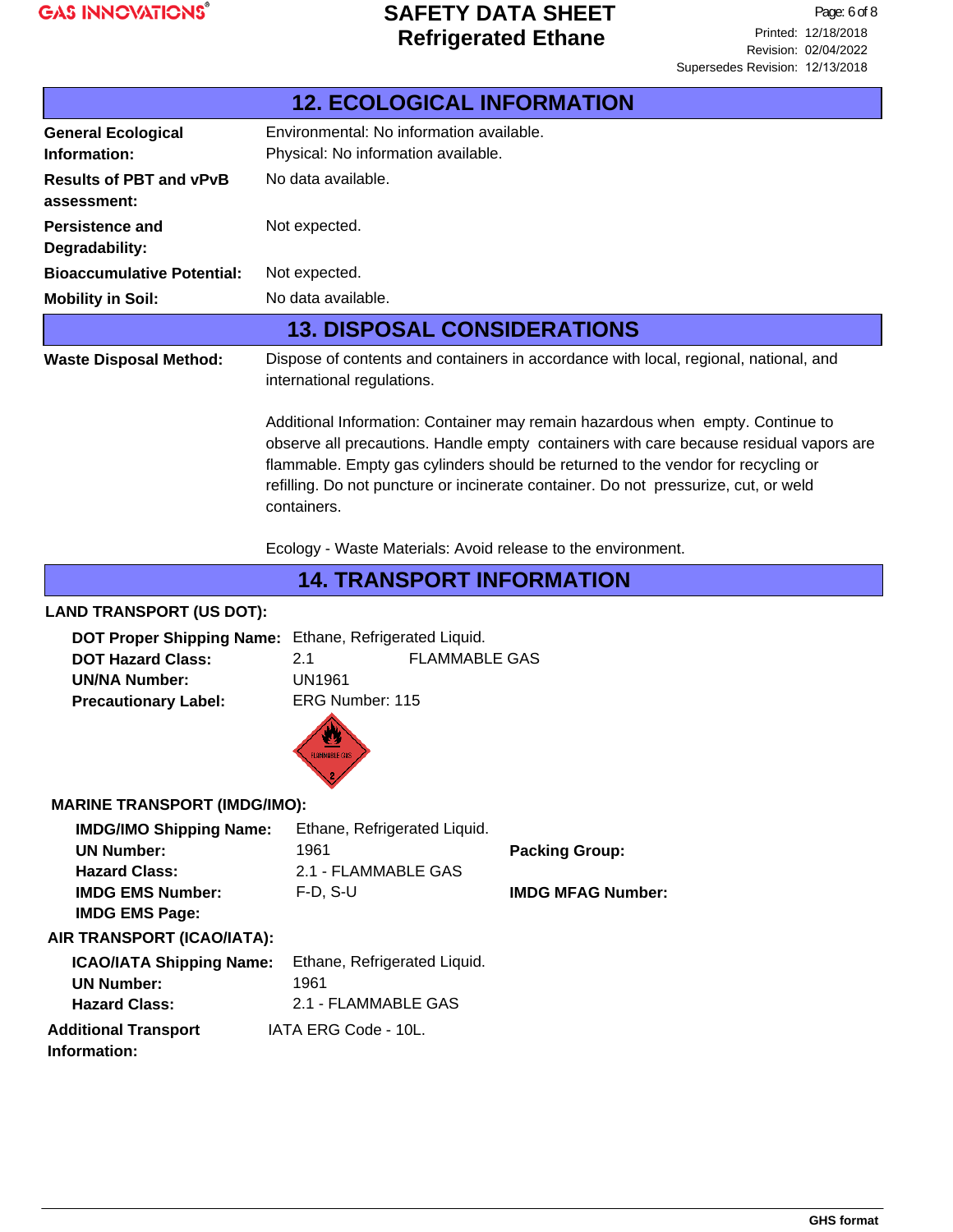| 19. INLOULATURT INI URIIATIUN  |         |                                                                                                                              |                                       |                                                                                                                                                                    |                                                                                                                     |
|--------------------------------|---------|------------------------------------------------------------------------------------------------------------------------------|---------------------------------------|--------------------------------------------------------------------------------------------------------------------------------------------------------------------|---------------------------------------------------------------------------------------------------------------------|
|                                |         | EPA SARA (Superfund Amendments and Reauthorization Act of 1986) Lists                                                        |                                       |                                                                                                                                                                    |                                                                                                                     |
| CAS#                           |         | <b>Hazardous Components (Chemical Name)</b>                                                                                  | S. 302 (EHS)                          | S. 304 RQ                                                                                                                                                          | S. 313 (TRI)                                                                                                        |
| 74-84-0                        | Ethane  |                                                                                                                              | No.                                   | No                                                                                                                                                                 | No                                                                                                                  |
| 74-82-8                        | Methane |                                                                                                                              | No                                    | No                                                                                                                                                                 | No                                                                                                                  |
| 74-98-6                        | Propane |                                                                                                                              | No                                    | No                                                                                                                                                                 | No                                                                                                                  |
| CAS#                           |         | <b>Hazardous Components (Chemical Name)</b>                                                                                  | <b>Other US EPA or State Lists</b>    |                                                                                                                                                                    |                                                                                                                     |
| 74-84-0                        | Ethane  |                                                                                                                              | TAP: No; WI Air: No                   | TSCA: Yes - Inventory; CA PROP.65: No; CA TAC, Title 8:                                                                                                            | No; MA Oil/HazMat: Yes; MI CMR, Part 5: No; NC TAP: No;<br>NJ EHS: Yes - 0834; NY Part 597: No; PA HSL: Yes - 1; SC |
| 74-82-8                        | Methane |                                                                                                                              | TAP: No; WI Air: No                   | TSCA: Yes - Inventory; CA PROP.65: No; CA TAC, Title 8:                                                                                                            | No; MA Oil/HazMat: Yes; MI CMR, Part 5: No; NC TAP: No;<br>NJ EHS: Yes - 1202; NY Part 597: No; PA HSL: Yes - 1; SC |
| 74-98-6                        | Propane |                                                                                                                              | TAP: No; WI Air: No                   | TSCA: Yes - Inventory; CA PROP.65: No; CA TAC, Title 8:                                                                                                            | No; MA Oil/HazMat: Yes; MI CMR, Part 5: No; NC TAP: No;<br>NJ EHS: Yes - 1594; NY Part 597: No; PA HSL: Yes - 1; SC |
| CAS#                           |         | <b>Hazardous Components (Chemical Name)</b>                                                                                  | <b>International Regulatory Lists</b> |                                                                                                                                                                    |                                                                                                                     |
| 74-84-0                        | Ethane  |                                                                                                                              | 01-2119486765-21: Full, (P)           | - 1035; Australia ICS: Yes; New Zealand IOC: Yes; China<br>IECSC: Yes; Japan ENCS: Yes - 2-2; Korea ECL: Yes -<br>KE-13138; Philippines ICCS: Yes; REACH: Yes -    | Canadian DSL: Yes; Canadian NDSL: No; Mexico INSQ: Yes                                                              |
| 74-82-8                        | Methane |                                                                                                                              | 01-2119474442-39: Full, (P)           | - 1971; Australia ICS: Yes; New Zealand IOC: Yes; China<br>IECSC: Yes; Japan ENCS: Yes - 9-1726; Korea ECL: Yes -<br>KE-23181; Philippines ICCS: Yes; REACH: Yes - | Canadian DSL: Yes; Canadian NDSL: No; Mexico INSQ: Yes                                                              |
| 74-98-6                        | Propane |                                                                                                                              | 01-2119486944-21: Full, (P)           | - 1075; Australia ICS: Yes; New Zealand IOC: Yes; China<br>IECSC: Yes; Japan ENCS: Yes - 9-1697; Korea ECL: Yes -<br>KE-29258; Philippines ICCS: Yes; REACH: Yes - | Canadian DSL: Yes; Canadian NDSL: No; Mexico INSQ: Yes                                                              |
| <b>Regulatory Information:</b> |         | SARA Section 311/312 Hazard Classes:<br>Fire hazard<br>Sudden release of pressure hazard<br>Immediate (acute) health hazard. |                                       |                                                                                                                                                                    |                                                                                                                     |